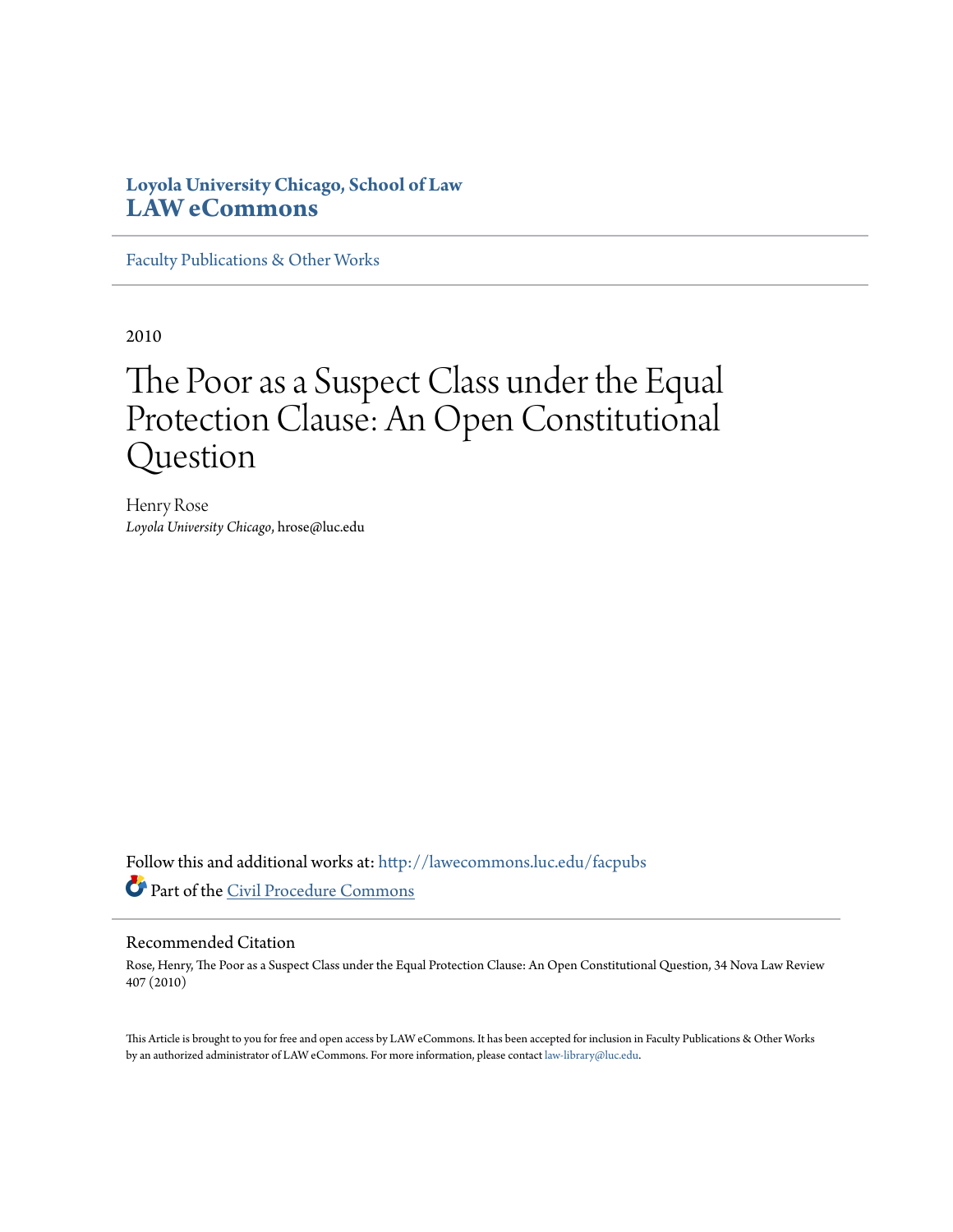## **THE POOR AS A SUSPECT CLASS UNDER THE EQUAL PROTECTION CLAUSE: AN OPEN CONSTITUTIONAL QUESTION**

#### HENRY ROSE\*

### (ABSTRACT)

Both judges and legal scholars assert that the United States Supreme Court has held that the poor are neither a quasi-suspect nor a suspect class under the Equal Protection Clause of the Fourteenth Amendment to the United States Constitution. They further assert that this issue was decided by the Supreme Court in *San Antonio Independent School District v. Rodriguez,* 411 U.S. 1 (1973).

It is the thesis of this article that the Supreme Court has not yet decided whether the poor are a quasi-suspect or a suspect class under Equal Protection. In fact, the majority in *San Antonio Independent School District v. Rodriquez* found that the case involved no discrete discrimination against the poor. Whether the poor should constitute a quasi-suspect or suspect class under Equal Protection remains an open constitutional question.

| $\mathbf{I}$ . |                                                  |                |                                                          |  |
|----------------|--------------------------------------------------|----------------|----------------------------------------------------------|--|
| $\Pi$ .        | DEVELOPMENT OF SUSPECT CLASS CATEGORIES IN EQUAL |                |                                                          |  |
|                |                                                  |                |                                                          |  |
|                |                                                  |                |                                                          |  |
|                |                                                  |                |                                                          |  |
|                | B.                                               |                |                                                          |  |
|                |                                                  |                |                                                          |  |
|                |                                                  | 2.             | San Antonio Independent School District v. Rodriguez 414 |  |
|                |                                                  | 3 <sub>1</sub> |                                                          |  |
|                |                                                  | 4.             |                                                          |  |
|                |                                                  |                |                                                          |  |

<sup>\*</sup> Associate Professor of Law, Loyola University Chicago School of Law. 25 E. Pearson, Chicago, IL, 60611-2055. (312) 915-7840. hrose@luc.edu. The author expresses appreciation to the following persons: Lindsay Dates and Fred LeBaron for research assistance; John Nowak and Michael Zimmer for commenting on drafts; and Andrew DeYoe and Christine Heaton for production assistance.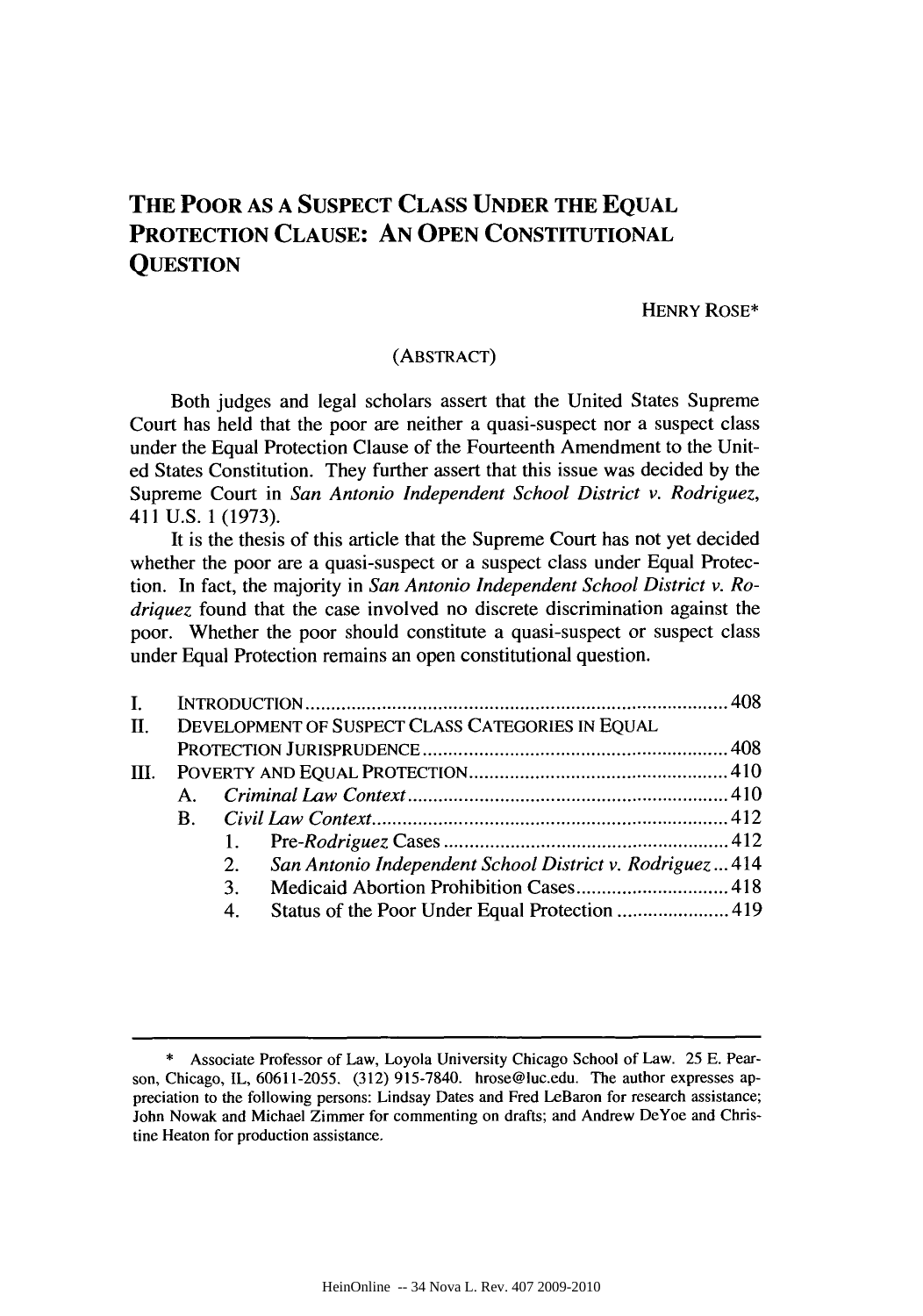#### I. INTRODUCTION

It is now blackletter law, taught to thousands of American law students, that the poor are neither a quasi-suspect nor a suspect class under the Equal Protection Clause of the Fourteenth Amendment to the United States Constitution.' The United States Supreme Court has stated that the poor are not a suspect class: "for this Court has held repeatedly that poverty, standing alone, is not a suspect classification."<sup>2</sup>

It is the thesis of this article that the issue of whether the poor are a suspect or quasi-suspect class under traditional Equal Protection jurisprudence has not been decided by the Supreme Court. In fact, language in one majority opinion of the Supreme Court indicates that the poor are a suspect class and classifications based on this status should receive strict scrutiny from the courts: "And a careful examination on our part is especially warranted where lines are drawn on the basis of wealth or race, two factors which would independently render a classification highly suspect and thereby demand a more exacting judicial scrutiny."3

This article will examine the Supreme Court's suspect class analysis under the Equal Protection Clause and will explore its application to indigent persons. The primary contention of this article is that the issue of whether the poor are a quasi-suspect or suspect class under Equal Protection remains an open constitutional question.

## HI. DEVELOPMENT OF SUSPECT CLASS CATEGORIES **IN EQUAL PROTECTION JURISPRUDENCE**

The roots of the suspect class categories emerged in 1938 in what has been described as "the most famous footnote in the Court's history"<sup>4</sup>—note four of *United States v. Carolene Products Co.5* Reflecting on the new deference that the Supreme Court would apply to judicial review of constitutional challenges to economic regulatory legislation, Justice Stone suggested in note four of his majority opinion in *Carolene Products* that more searching

<sup>1.</sup> ERWIN CHEMERINSKY, CONSTITUTIONAL LAW: PRINCIPLES **AND** POLICIEs 786 (3d ed. 2006). Erwin Chemerinsky, a constitutional scholar, states in his constitutional law hombook that: "In *San Antonio School District v. Rodriguez,* the Supreme Court expressly held that poverty is not a suspect classification and that discrimination against the poor should only receive rational basis review." *Id.*

<sup>2.</sup> Harris v. McRae, 448 U.S. 297, 323 (1980) (citations omitted).

<sup>3.</sup> McDonald v. Bd. of Election Comm'rs, 394 U.S. 802, 807 (1969) (citations omitted).

<sup>4.</sup> **JEFFREY TOOBIN,** THE **NINE: INSIDE** THE SECRET WORLD OF THE **SUPREME COURT** 209 (2007).

<sup>5. 304</sup> U.S. 144 (1938).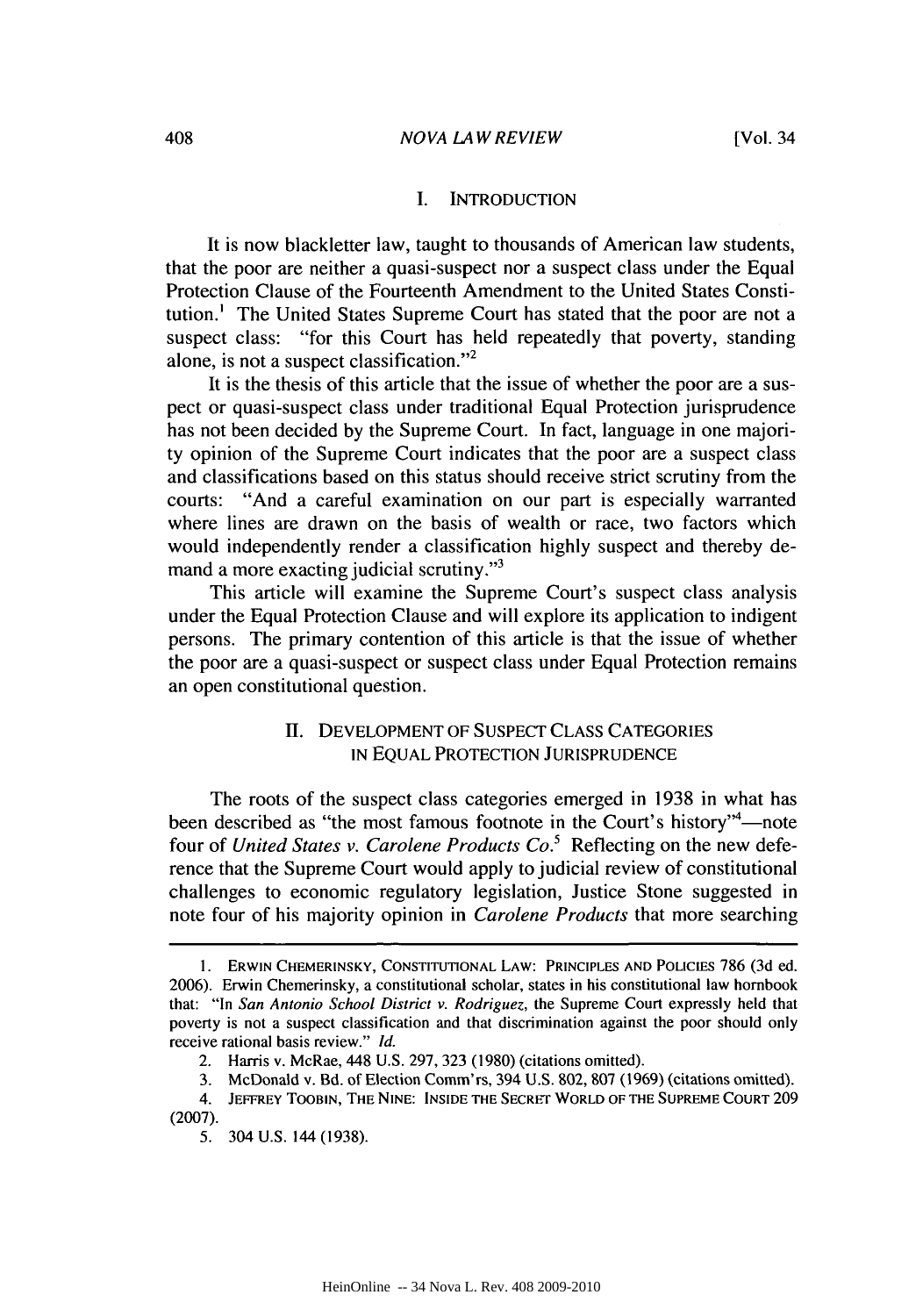judicial review should be applied to legislation that, inter alia, reflects "prejudice against discrete and insular minorities" who may be inadequately protected in the majoritarian political process.<sup>6</sup>

In 1944, the Supreme Court began to identify those minority groups that would be entitled to special constitutional protection.<sup>7</sup> In *Korematsu v. United States*,<sup>8</sup> the majority wrote that "all legal restrictions which curtail the civil rights of a single racial group are immediately suspect" and the "courts must subject them to the most rigid scrutiny."<sup>9</sup> Despite the heightened scrutiny, the Court in *Korematsu* went on to uphold the conviction of an American citizen of Japanese descent for violating an order of the U.S. Military excluding all persons of Japanese ancestry from any "military area" in Cali $fornia.<sup>10</sup>$ 

In *Bolling v. Sharpe*,<sup>11</sup> a companion case to *Brown v. Board of Education*,<sup>12</sup> the Supreme Court held that the segregation of school children by race in the public schools in the District of Columbia violated the Fifth Amendment's guarantee against unjustified discrimination.<sup>13</sup> The majority in *Bolling* stated: "Classifications based solely upon race must be scrutinized with particular care, since they are contrary to our traditions and hence constitutionally suspect."<sup>14</sup>

The current Equal Protection test for reviewing governmental classifications on the basis of race began to develop in *McLaughlin v. Florida*<sup>15</sup> in 1964.<sup>16</sup> A Florida statute made it a crime for a Negro and a white person of the opposite sex who were not married to habitually share a nighttime room.<sup>17</sup> A biracial, unmarried couple was convicted under the statute and they argued that the statute violated their Equal Protection rights under the Fourteenth Amendment.<sup>18</sup> The majority in *McLaughlin* concluded that the statute could only be upheld "if it is necessary, and not merely rationally

- 15. 379 U.S. 184 (1964).
- 16. *Id.* at 191-92.
- 17. Id. at 186.
- 18. Id. at 187.

<sup>6.</sup> *Id.* at 153 n.4. More searching judicial review under Equal Protection should also be applied to legislation that appears to be facially unconstitutional and legislation that restricts political processes. *Id.* at 152 n.4.

<sup>7.</sup> *See* Korematsu v. United States, 323 U.S. 214, 219 (1944).

<sup>8.</sup> *Id.* at 214.

<sup>9.</sup> *Id.* at 216.

**<sup>10.</sup>** Id. at 223.

**I.** 347 U.S. 497 (1954).

<sup>12. 347</sup> U.S. 483 (1954).

<sup>13.</sup> *Boiling,* 347 U.S. at 500.

<sup>14.</sup> *Id.* at 499.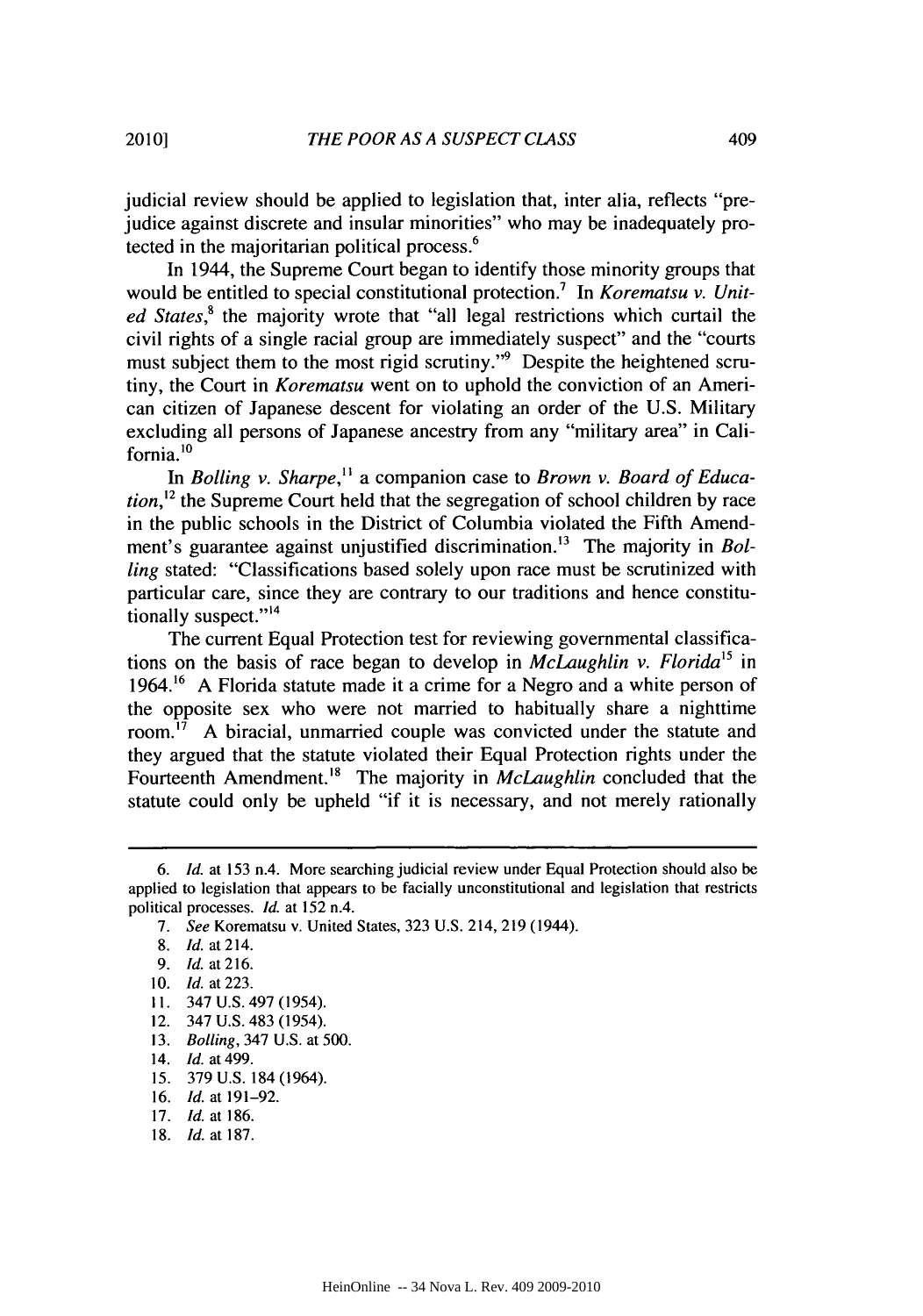related, to the accomplishment of a permissible state policy."'9 The Florida statute failed to satisfy this standard and was invalidated.<sup>20</sup> Later cases announced the current Equal Protection test for racial classifications, strict scrutiny: Governmental classifications on the basis of race will only be upheld if they are justified by a compelling governmental interest and are necessary to the accomplishment of a legitimate governmental purpose.<sup>21</sup> In addition to strict scrutiny being applied to classifications based on national origin and race, it has also been applied to state classifications based on alie $na\,$ ge. $^{22}$ 

The Supreme Court first applied intermediate scrutiny to a quasisuspect classification based on gender in 1976 and announced that in order for such a classification to satisfy Equal Protection it "must serve important governmental objectives and must be substantially related to **...** those objectives."<sup>23</sup> Intermediate scrutiny was also applied to classifications based on illegitimacy in  $1988.^{24}$ 

Heightened scrutiny has been rejected in Equal Protection challenges to classifications based on age<sup>25</sup> and mental retardation.<sup>26</sup> These classifications were subjected to minimal scrutiny—the classifications "must be rationally related to a legitimate government purpose" in order to withstand an Equal Protection challenge.<sup>27</sup>

#### III. POVERTY AND EQUAL PROTECTION

#### *A. Criminal Law Context*

In *Edwards v. California,28* the Supreme Court, in 1941, invalidated a California statute that made it a crime to transport non-resident indigent persons into the state, holding that this statute was outside of the state's police power and was an unconstitutional barrier to interstate commerce.<sup>29</sup> In his concurrence, Justice Jackson opined that a state could limit persons from

<sup>19.</sup> *Id.* at 196.

<sup>20.</sup> *McLaughlin,* 379 U.S. at 196.

<sup>21.</sup> Palmore v. Sidoti, 466 U.S. 429, 432-33 (1984) (quoting *McLaughlin,* 379 U.S. at 196).

<sup>22.</sup> Graham v. Richardson, 403 U.S. 365, 371-72 (1971).

<sup>23.</sup> Craig v. Boren, 429 U.S. 190, 197 (1976).

<sup>24.</sup> Clark v. Jeter, 486 U.S. 456, 461 (1988).

<sup>25.</sup> Mass. Bd. of Ret. v. Murgia, 427 U.S. 307, 313-14 (1976).

<sup>26.</sup> City of Cleburne v. Cleburne Living Ctr., Inc., 473 U.S. 432, 450 (1985).

<sup>27.</sup> Id. at 446; see Murgia, 427 U.S. at 315.

<sup>28. 314</sup> U.S. 160 (1941).

<sup>29.</sup> *Id.* at 173.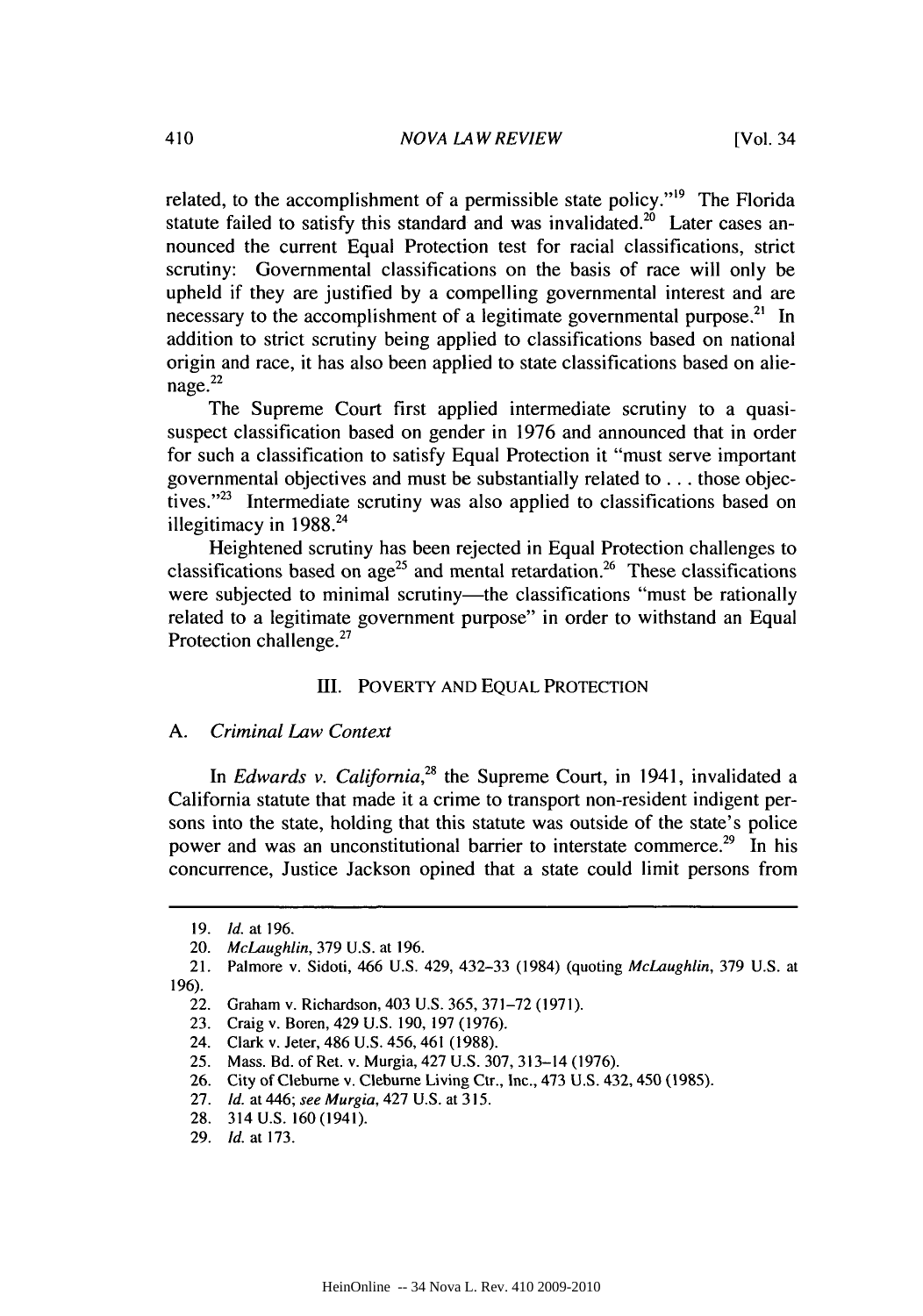entering the state if, for example, they were fugitives from justice or were carrying a contagion.<sup>30</sup> However, he further opined that indigence was not a legitimate reason to bar a person's entry into a state.<sup>31</sup> "The mere state of being without funds is a neutral fact-constitutionally an irrelevance like race, creed, or color."<sup>32</sup> Justice Jackson was the first Supreme Court justice to suggest the equivalent constitutional status of classifications based on poverty and race. $33$ 

The Supreme Court first addressed the relationship between poverty and Equal Protection in *Griffin v. Illinois*<sup>34</sup> in 1956.<sup>35</sup> *Griffin* involved indigent persons in Illinois who had been convicted of armed robbery, but who could not pursue an appeal of their convictions because they could not afford to pay for the mandatory trial transcript.<sup>36</sup> The Supreme Court held that it violated Equal Protection to deny an appeal of a criminal conviction to an indigent person who could not afford a transcript, stating "In criminal trials, a State can no more discriminate on account of poverty than on account of religion, race, or color. $137$ 

Similarly, the Supreme Court held in 1963 in *Douglas v. California38* that it violated Equal Protection for a state to deny counsel to indigent criminal defendants in the appeals of their convictions. 39 The Court in *Douglas* found that, like *Griffin,* the "evil" that offended Equal Protection was the same: "discrimination against the indigent."<sup>40</sup>

Finding Equal Protection violations in situations where states offered fewer procedural protections to indigent criminal defendants does not necessarily apply with equal force to non-criminal matters. The Supreme Court has stated that the *Griffin* and *Douglas* holdings are limited to criminal cases because they involve a government monopoly on prosecution in which participation of defendants is compelled, and they "do not extend to legislative classifications generally."<sup>41</sup> Moreover, the Supreme Court has not applied suspect class analysis or the tri-levels of scrutiny—strict scrutiny, interme-

- 35. *Id.* at 12.
- 36. *Id.*
- 37. *Id.* at 17.
- 38. 372 U.S. 353 (1963).
- 39. *Id.* at 357-58.
- 40. *Id.* at 355.
- 41. Maher v. Roe, 432 U.S. 464,471 n.6 (1977).

<sup>30.</sup> *Id.* at 184 (Jackson, **J.,** concurring).

<sup>31.</sup> *Id.*

<sup>32.</sup> *Id.* at 184-85.

<sup>33.</sup> *See Edwards,* 314 U.S. at 185 (Jackson, **J.,** concurring).

<sup>34. 351</sup> U.S. 12 (1956).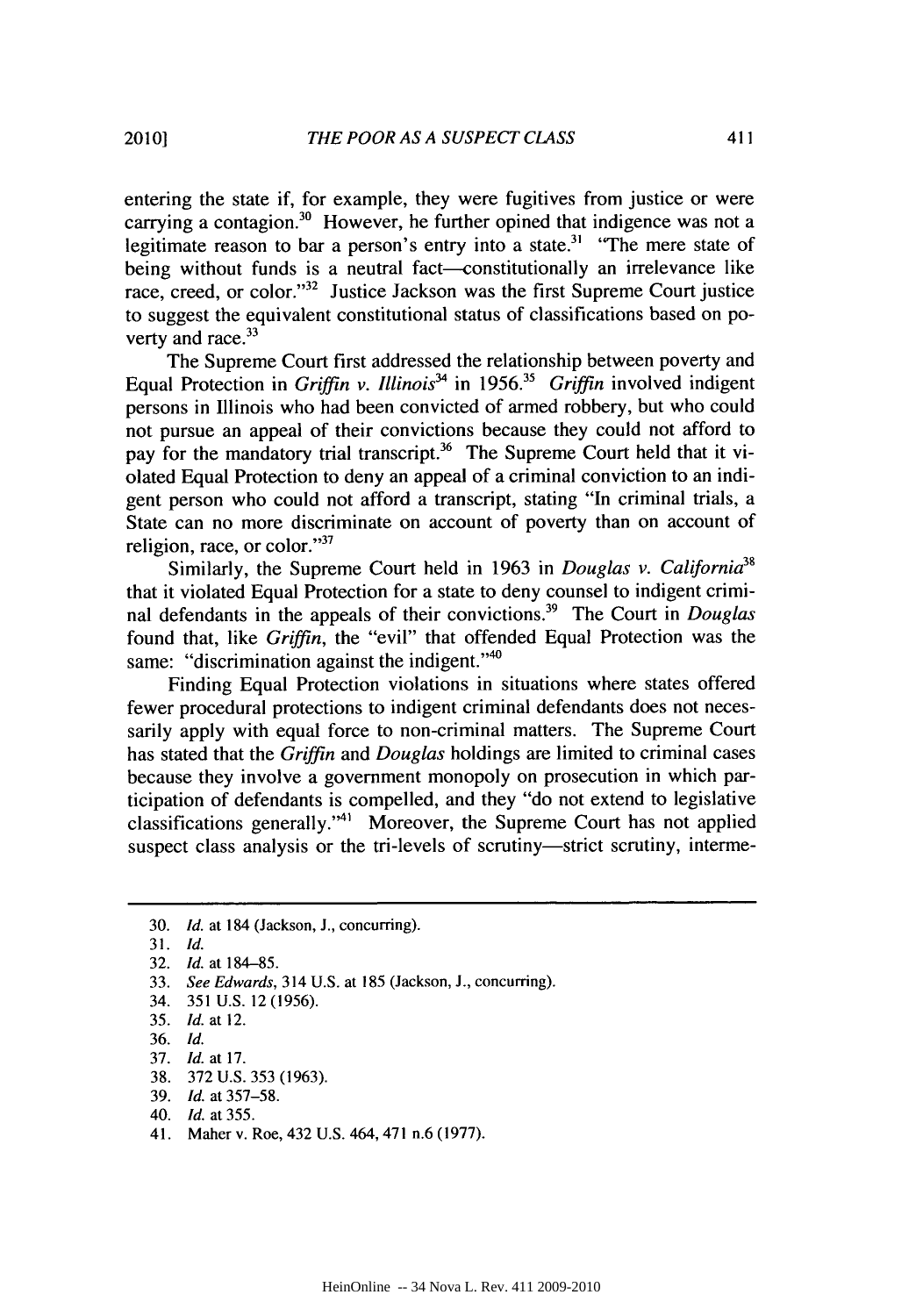diate scrutiny, or minimal scrutiny-in its application of Equal Protection to cases like *Griffin* and *Douglas* that arise in the criminal procedure context.

#### *B. Civil Law Context*

#### *1. Pre-Rodriguez* Cases

The significance of poverty in an Equal Protection case outside of the criminal law context was first addressed by the Supreme Court in 1966 in *Harper v. Virginia Board of Elections.42* In *Harper,* Virginia residents challenged the constitutionality of a \$1.50 poll tax on Virginia residents, the payment of which was a precondition to voting in state elections.<sup>43</sup> The majority in *Harper* found that a state's interest in this area is limited to the power to determine the qualifications of voters. $44$  However, as to wealth as a voter qualification, the Court stated, "Wealth, like race, creed, or color, is not germane to one's ability to participate intelligently in the electoral process. Lines drawn on the basis of wealth or property, like those of race, are traditionally disfavored.<sup> $145$ </sup> The Court went on to hold that the payment of a fee as a condition of voting in a state election violated the Equal Protection Clause.46 *Harper* suggested that classifications on the basis of wealth, like classifications on the basis of race, should receive heightened scrutiny under Equal Protection.<sup>47</sup> However, *Harper* also involved a factor that independently leads to heightened scrutiny, an infringement of a fundamental interest: the right to vote in state elections.<sup>48</sup> Consequently, the strict scrutiny analysis in *Harper* does not rest exclusively on the indigent status of the plaintiffs, but was also triggered by their fundamental interest in being able to vote in state elections.49

The Supreme Court again commented on the role of indigency in Equal Protection analysis in 1969 in *McDonald v. Board of Election Commissioners.50 McDonald* involved an Equal Protection challenge to Illinois' failure to allow incarcerated criminal defendants who were awaiting trial to participate in elections as absentee voters.<sup>51</sup> In assessing whether the state policy of

46. Id.

- 48. *See id.* at 670.
- 49. *Id.* at 668.
- 50. 394 U.S. 802 (1969).
- 51. Id. at 803, 806.

<sup>42. 383</sup> U.S. 663 (1966).

<sup>43.</sup> **Id.** at 664 **&** n.I.

<sup>44.</sup> *Id.* at 668.

<sup>45.</sup> *Id.* (citation omitted).

<sup>47.</sup> *Harper,* 383 U.S. at 668.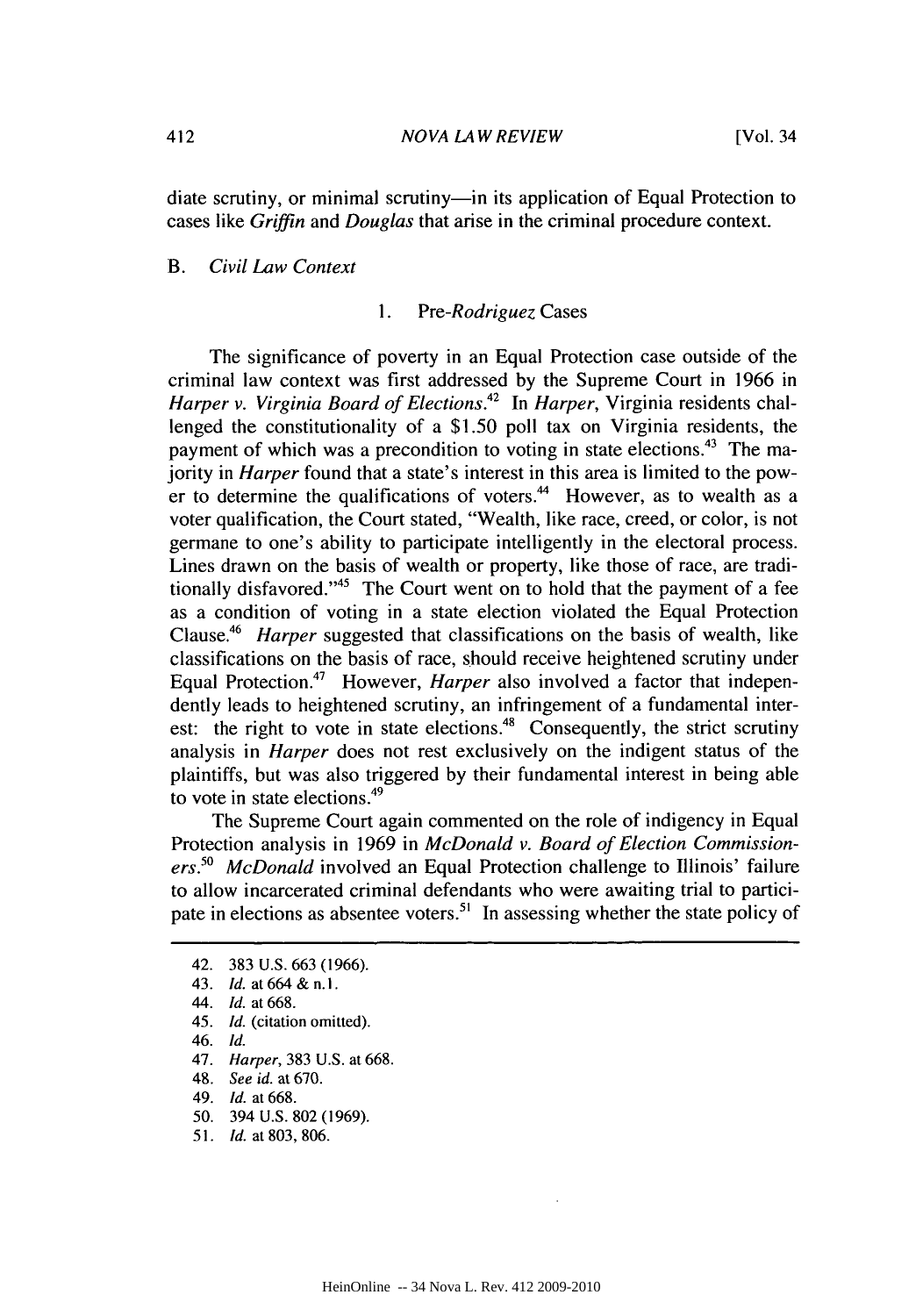not allowing inmates to vote absentee must be justified by a compelling state interest, the majority stated: "And a careful examination on our part is especially warranted where lines are drawn on the basis of wealth or race, two factors which would independently render a classification highly suspect and thereby demand a more exacting judicial scrutiny."<sup>52</sup> The Court in *McDonald* concluded that the limitations in Illinois' absentee voting procedures were "not drawn on the basis of wealth or race"<sup>53</sup> and rejected the Equal Protection challenge to them.<sup>54</sup> However, the clear implication of the majority opinion in *McDonald* was that if the plaintiffs' inability to participate in absentee voting had been based on their poverty, the Illinois' scheme would have faced strict scrutiny under Equal Protection.<sup>55</sup>

In *Boddie v. Connecticut*,<sup>56</sup> the Supreme Court in 1971 held that filing fees in divorce cases, as they were applied to low income persons who could not afford to pay them, violated the Due Process Clause of the Fourteenth Amendment.<sup>57</sup> In his concurring opinion, Justice Douglas asserted that the poor are a suspect class and the filing fees, as applied to them, violated Equal Protection.<sup>58</sup>

In 1971, the Supreme Court in *James v. Valtierra*<sup>59</sup> upheld the constitutionality of a California requirement that all low income housing projects be approved by public referendum.6 In a dissenting opinion in *James,* Justices Brennan, Blackmun, and Marshall asserted that the poor were a suspect class under the Equal Protection Clause.<sup>61</sup> Significantly, the Solicitor General of the United States<sup>62</sup> also argued, in his Amicus Curiae Memorandum in *James*, that classifications on the basis of wealth are suspect.<sup>63</sup> The majority

- 55. *McDonald,* 394 U.S. at 807.
- 56. 401 U.S. 371 (1971).
- 57. *Id.* at 372, 383.
- 58. *See id.* at 385-86 (Douglas, J., concurring).
- 59. 402 U.S. 137 (1971).
- 60. *Id.* at 142-43.
- 61. *Id.* at 144-45 (Marshall, **J.,** dissenting).

62. *See id.* at 145. *See generally* Memorandum for the United States et al. as Amicus Curiae, James v. Valtierra, 402 U.S. 137 (1971) (No. 154) [hereinafter Amicus Curiae Memorandum]. The Solicitor General who appeared as Amicus Curiae in *James* was Erwin Griswold, who was appointed Solicitor General by President Lyndon Johnson. Dep't of Justice, Office of the Solicitor General, http://www.justice.gov/osg/aboutosg/griswolderwinbio.htm (last visited Feb. 21, 2010).

63. Amicus Curiae Memorandum, supra note 62, at 15; *see also James,* 402 U.S. at 145 (Marshall, **J.,** dissenting).

<sup>52.</sup> *Id.* at 807 (citation omitted).

<sup>53.</sup> *Id.*

<sup>54.</sup> **Id.** at **810.**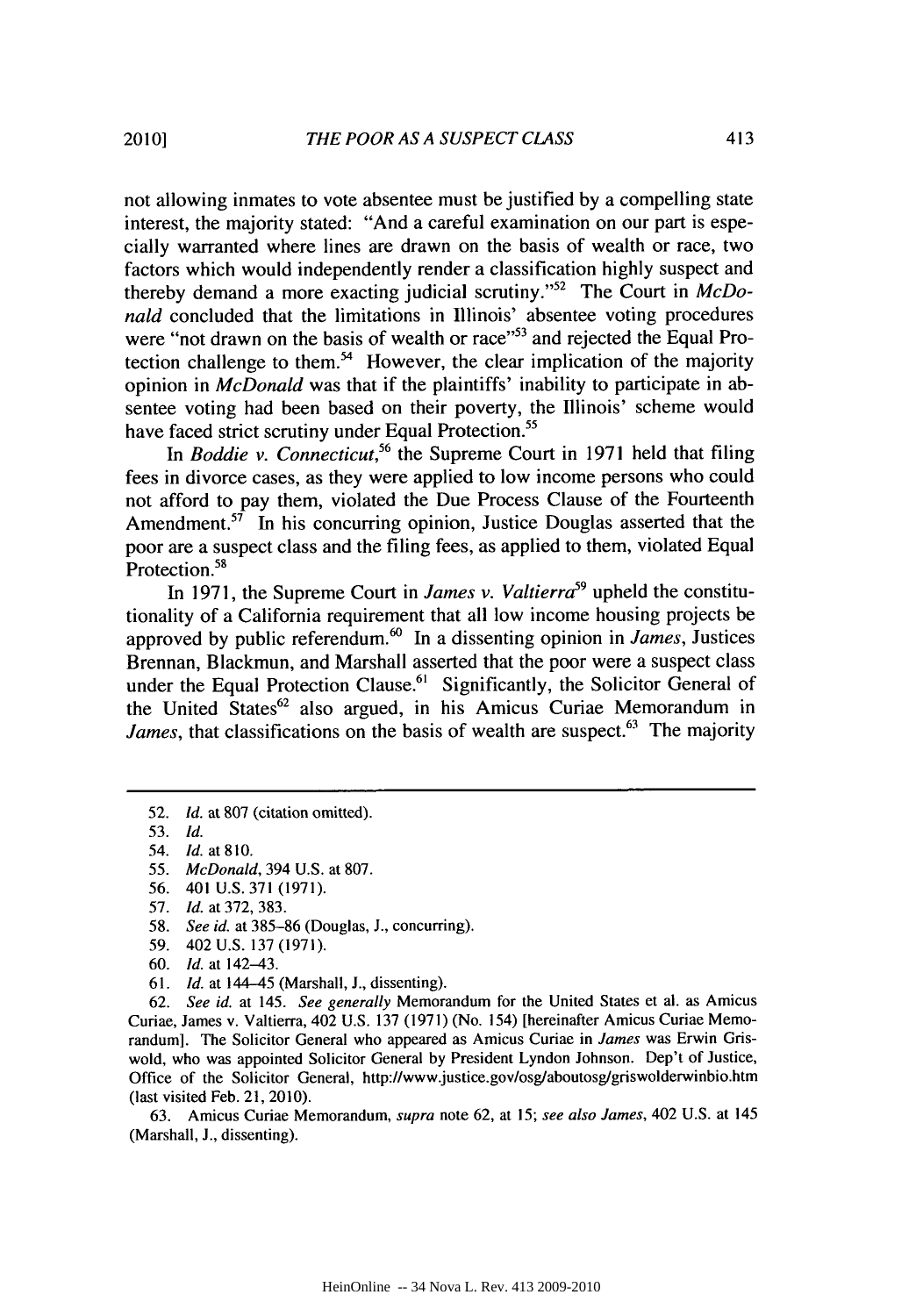opinion in *James* did not address whether the poor are a suspect class under Equal Protection.<sup>64</sup>

Also in 1971, the systems by which both California and Minnesota fund elementary and secondary public schools were found to violate Equal Protection by the Supreme Court of California and a federal district court respectively.65 In both cases, the Courts relied, *inter alia,* on Supreme Court precedent to hold that the poor were a suspect class and the school funding systems, in disadvantaging poor students, did not withstand strict scrutiny under the Equal Protection Clause of the Fourteenth Amendment.<sup>66</sup>

In *Bullock v. Carter*,<sup>67</sup> several persons were not allowed to run in Texas county primary elections because they could not afford to pay election filing fees required by state law.68 These persons challenged the mandatory filing fees on Equal Protection grounds.69 A unanimous Supreme Court found, in 1972, that since the filing fees likely impact voting rights----by limiting the pool of candidates—and the impact is related to the financial resources of voters, the filing fees would be subjected to strict scrutiny.<sup>70</sup> The Court held that the filing fees violated Equal Protection because they were not necessary to achieve the State's legitimate objectives in running efficient primary elections. 7' The Court concluded that critical to its finding of constitutional invalidity is that "Texas has erected a system that utilizes the criterion of ability to pay as a condition to being on the ballot, thus excluding some candidates otherwise qualified and denying an undetermined number of voters the opportunity to vote for candidates of their choice."<sup>72</sup>

#### 2. *San Antonio Independent School District v. Rodriguez*

In 1971, in *Rodriguez v. San Antonio Independent School District,73* the Texas system of funding public elementary and secondary schools was found

68. *Id.* at 135-36.

*<sup>64.</sup> See James,* 402 U.S. at 145 (Marshall, J., dissenting).

<sup>65.</sup> Van Dusartz v. Hatfield, 334 F. Supp. 870, 877 (D. Minn. 1971); Serrano v. Priest, 487 P.2d 1241, 1263 (Cal. 1971), *superseded by statute,* **CAL. CONST.** art. 1, § 31 (2009), *as recognized in* Crawford v. Huntington Beach Union High Sch. Dist., 121 Cal. Rptr. 2d 96, 104 (Ct. App. 2002). In *Serrano* the Supreme Court of California only found that the California system violated Equal Protection based on the allegations presented by the plaintiff and remanded the case to the trial court for final judgment. *Serrano,* 487 P.2d at 1263, 1266.

<sup>66.</sup> *Van Dusartz,* 334 F. Supp. at 875-76; *Serrano,* 487 P.2d at 1250, 1263, 1265.

<sup>67. 405</sup> U.S. 134 (1972).

<sup>69.</sup> *See* id. at 136.

<sup>70.</sup> *See* id. at 144 (Justices Powell and Rehnquist did not take part in the decision).

**<sup>71.</sup>** *See id.* at 147.

<sup>72.</sup> *Bullock,* 405 U.S. at 149.

<sup>73. 337</sup> F. Supp. 280 (W.D. Tex. 1971) (per curiam), rev'd, 411 U.S. **1** (1973).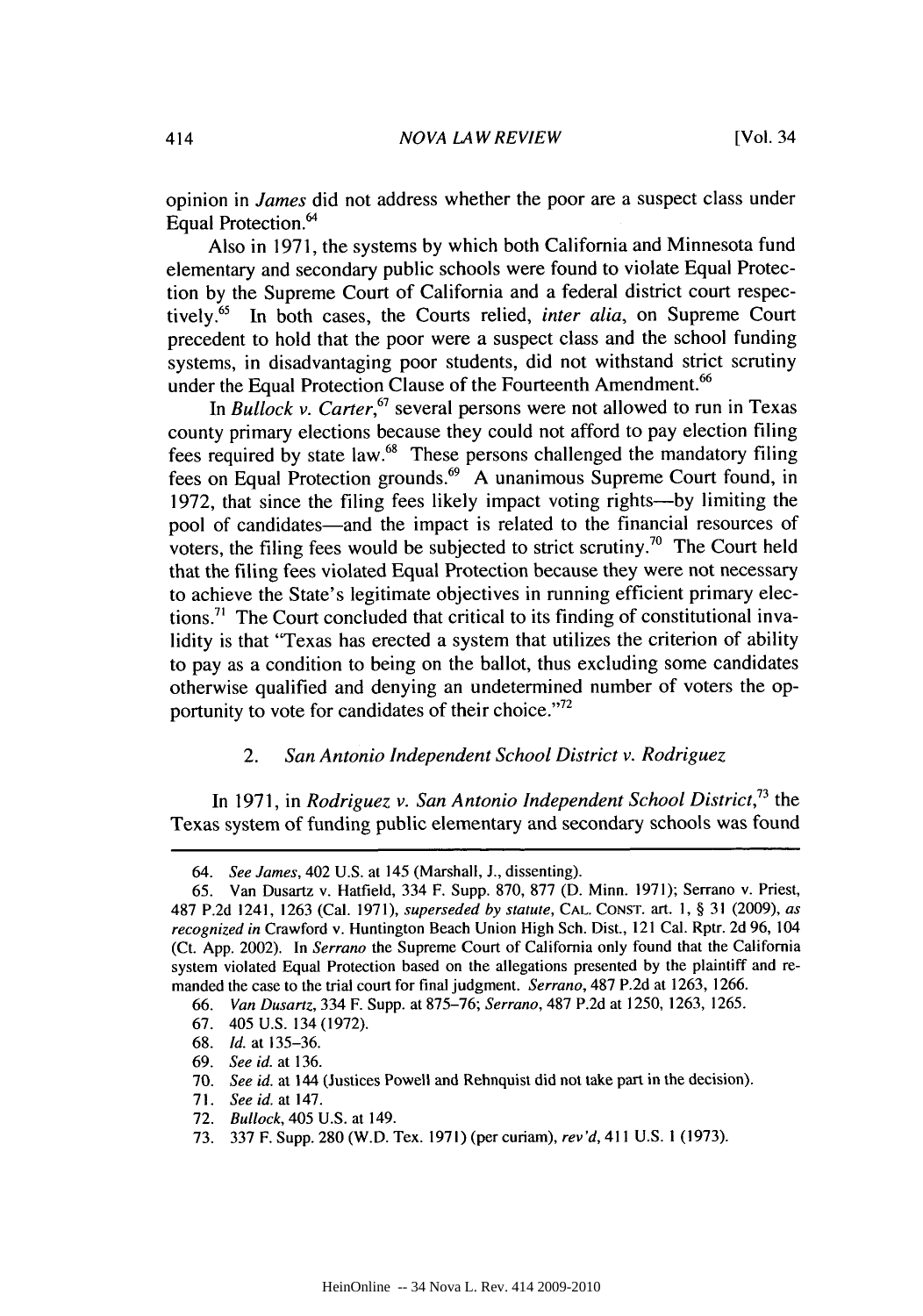by a three-judge district court to violate the Equal Protection Clause of the Fourteenth Amendment because, *inter alia,* it disadvantaged students from indigent families.<sup>74</sup> The three-judge court's per curiam opinion found that wealth classifications, as well as the fundamental interest in education, each necessitated that Texas justify its funding system by demonstrating that a compelling state interest supported it; a test that Texas failed to meet.<sup>75</sup> A year later, the Supreme Court accepted Texas' appeal from the decision of the three-judge district court.<sup>76</sup>

The Supreme Court's majority opinion in *San Antonio Independent School District v. Rodriguez*<sup>77</sup> initially found that the Texas system for funding public elementary and secondary education results in "substantial interdistrict disparities in school expenditures" and that these disparities are "largely attributable to differences in the amounts of money collected through local property taxation. '78 The Court also noted that "Texas virtually concedes that its historically rooted dual system of financing education could not withstand the strict judicial scrutiny that this Court has found appropriate in reviewing legislative judgments that interfere with fundamental constitutional rights or that involve suspect classifications."<sup>79</sup> The Court further stated that the judgment of the district court should be affirmed if "the Texas system of financing public education operates to the disadvantage of some suspect class or impinges upon a fundamental right explicitly or implicitly protected by the Constitution."<sup>80</sup>

In determining whether it should apply strict scrutiny in its review of the Texas school funding system, the Court conducted a lengthy yet ultimately inconclusive analysis of whether the poor constitute a suspect class under Equal Protection. 81 The Court described the district court's finding of wealth discrimination as based on "a simplistic process of analysis: since, under the traditional systems of financing public schools, some poorer people receive less expensive educations than other more affluent people, these systems discriminate on the basis of wealth."<sup>82</sup> The Court further stated that certain "threshold questions" were largely ignored by the district court and must be analyzed more closely here: What is the constitutional significance "that the

77. 411 U.S. 1 (1973).

79. *Id.* at 16 (internal footnotes omitted).

82. *Rodriguez,* 411 U.S. at 19.

<sup>74.</sup> *See id.* at 281, 285-86.

<sup>75.</sup> *Id.* at 283, 285-86.

<sup>76.</sup> San Antonio Indep. Sch. Dist. v. Rodriguez, 406 U.S. 966, 966 (1972), prob. *juris. noted,* 337 F. Supp. 280 (W.D. Tex. 1971).

<sup>78.</sup> *Id.* at 15-16.

<sup>80.</sup> *Id.* at 17.

<sup>81.</sup> *Seeid.* at 15-18.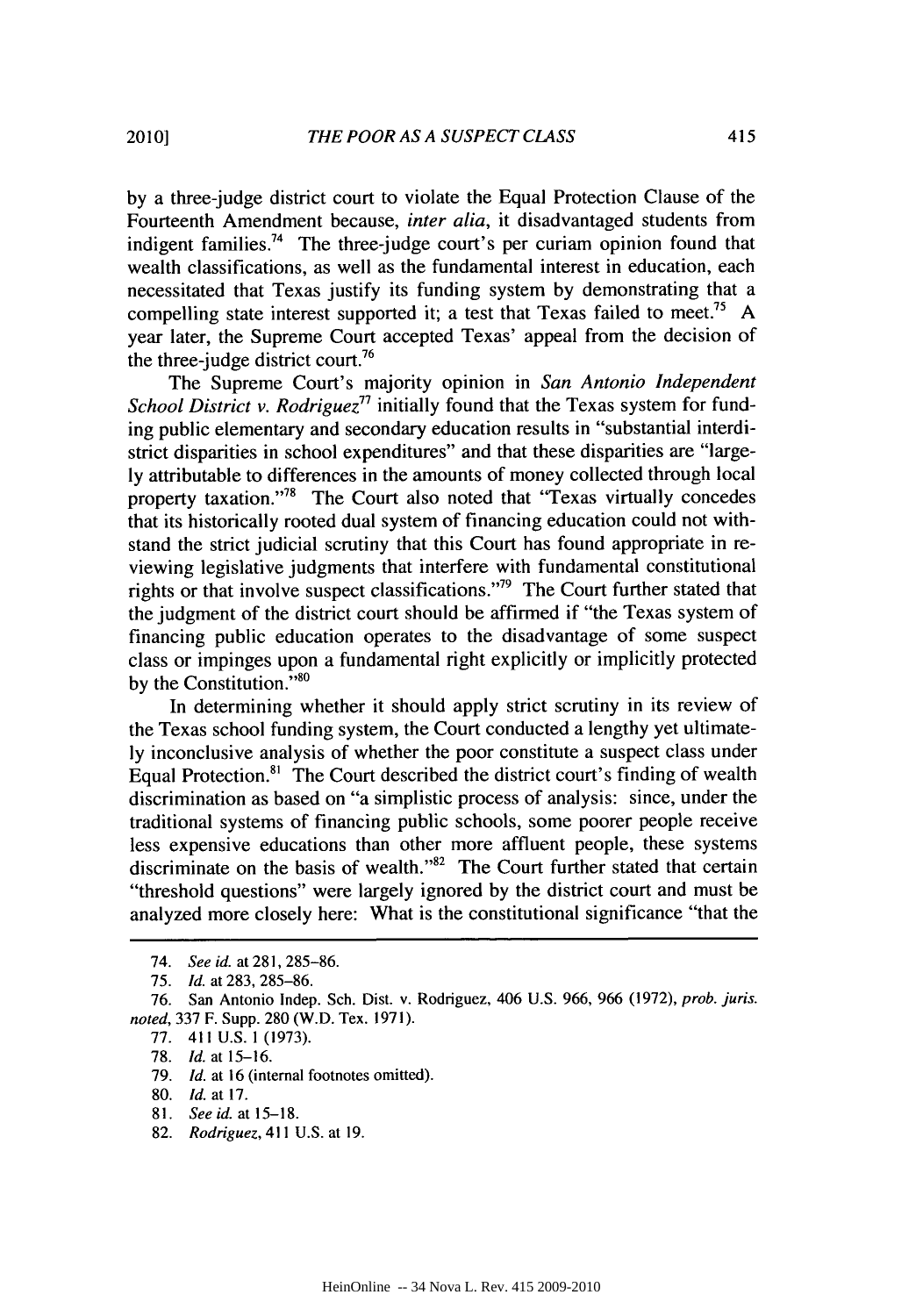class of disadvantaged 'poor' cannot be identified or defined in customary Equal Protection terms? $\dot{r}^{33}$  What is the constitutional significance of "the relative—rather than absolute—nature of the [alleged] deprivation"? $84$ 

The Court found that the district court provided "no definitive description of the classifying facts or . . . disfavored class."<sup>85</sup> The Court opined that the disfavored class could possibly include at least three groups: **(1)** "persons whose incomes fall below some identifiable level of poverty," (2) persons who are disadvantaged due to a correlation between lower family income and lower educational expenditures on their behalf, and (3) all persons who, regardless of income, live in school districts with lower property valuations. 86 The Court then sought to compare each of these three possible classes to the two distinguishing characteristics of persons who prior decisions of the Court have found to be victims of unconstitutional wealth discrimination: persons who were "unable to pay for [a] desired benefit, and as a consequence, they sustained an absolute deprivation *of'* the benefit. <sup>87</sup>

As to the first possible description of the disadvantaged class-persons whose income falls below an identifiable level of poverty—the Court found that "neither of the two distinguishing characteristics of wealth classifications" apply.88 First, the plaintiffs offered no evidence that the Texas school funding system "discriminates against any definable category of 'poor' people."<sup>89</sup> Second, plaintiffs failed to establish that any disadvantaged class experienced an absolute deprivation since all students were receiving a public education, even if educational expenditures varied by school district.<sup>90</sup> Moreover, plaintiffs offered no proof that refuted the assertion of Texas that its school funding system provided an adequate education to all children, regardless of their school district.<sup>91</sup> The Court concluded that "at least where wealth is involved, the Equal Protection Clause does not require absolute equality or precisely equal advantages."<sup>92</sup>

85. *Id.*

87. *Rodriguez,* 411 U.S. at 20-21.

- 90. *Id.* at 23-24.
- 91. *Id.* at 24.

92. *Rodriguez,* 411 U.S. at 24. The Court, in footnote 57 of its majority opinion, cited four prior Supreme Court decisions for the proposition that, as to wealth, Equal Protection does not require absolute equality. *Id.* at 24 & n.57. Illustrative of these decisions is *Draper v. Washington,* 372 U.S. 487 (1963), in which the Supreme Court stated that although an indigent person who is convicted of a crime is entitled to a free record on appeal, the record need not be a verbatim transcript of all trial court proceedings that could be purchased by a

<sup>83.</sup> *Id.*

<sup>84.</sup> *Id.*

<sup>86.</sup> *Id.* at 19-20 & n.50.

<sup>88.</sup> *Id.* at 22.

<sup>89.</sup> *Id.* at 25.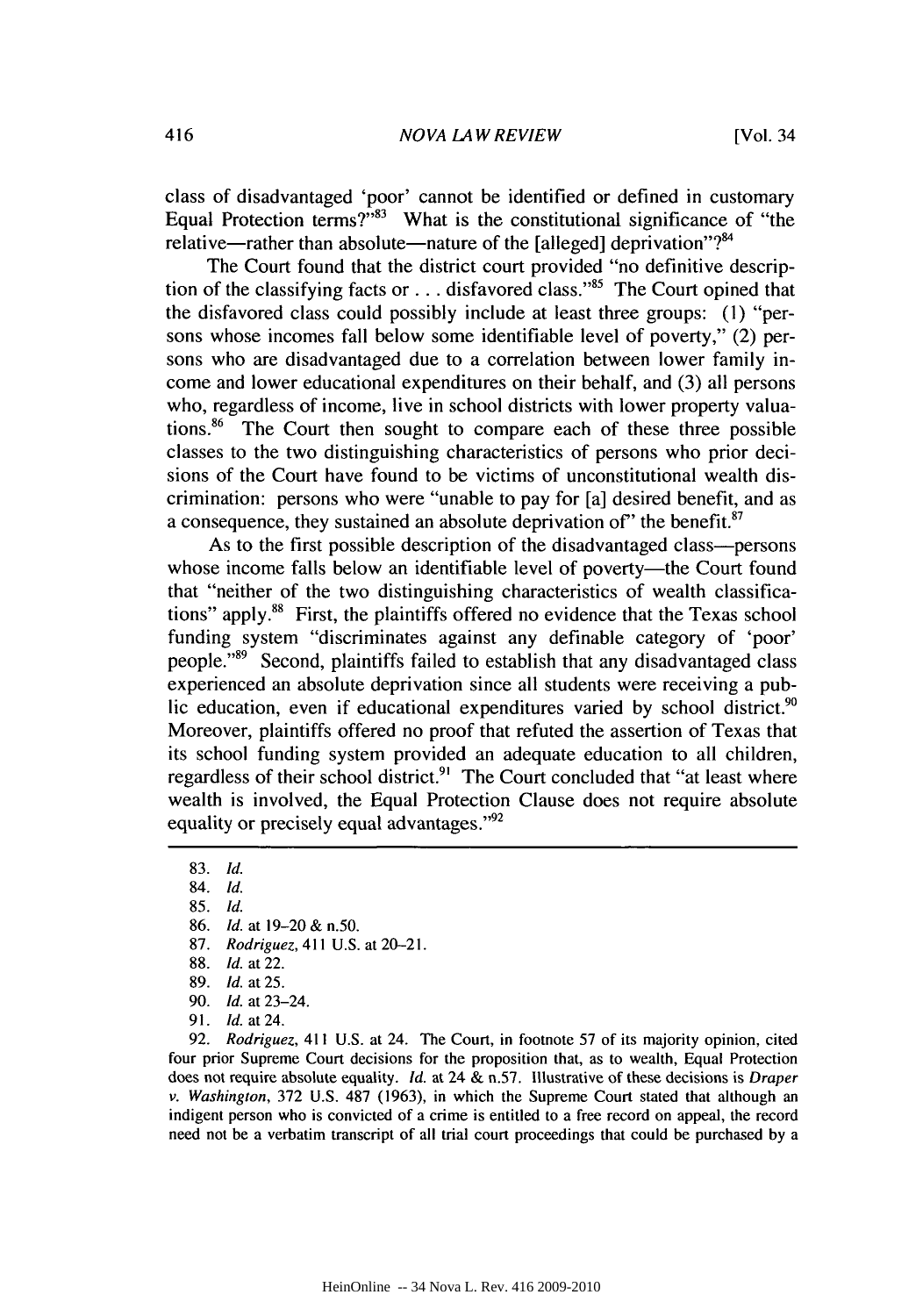The second possible description of the disadvantaged class is those persons who experience relative discrimination because the Texas school funding system resulted in a correlation between lower family income levels and lower educational expenditures. $93$  However, the Court concluded that the plaintiffs failed to prove the existence of such a correlation.<sup>94</sup>

The third possible description of the disadvantaged class is based on district wealth discrimination, i.e. persons, regardless of income, who live in school districts with lower property valuations.<sup>95</sup> The Court found that the evidence presented below did establish a correlation between lower district property valuations and lower educational expenditures, "without regard to the individual income characteristics of [the] district['s] residents."<sup>96</sup> The Court described the students in the school districts with the lower property values as "a large, diverse, and amorphous class, unified only by the common factor of residence in districts that happen to have less taxable wealth than other districts."<sup>97</sup> The Court also asserted that this third class had "none of the traditional indicia of suspectness: the class is not saddled with such disabilities, or subjected to such a history of purposeful unequal treatment, or relegated to such a position of political powerlessness as to command extraordinary protection from the majoritarian political process."98 The Court concluded its analysis of the suspect class issue by stating that "the Texas system does not operate to the peculiar disadvantage of any suspect class."<sup>99</sup>

The Court further held that education is not a fundamental right under the Constitution and, therefore, strict scrutiny of the Texas school funding system was not required.<sup>100</sup> Finally, the Court concluded that the Texas school funding system, with a commitment to adequate funding for all students, is rationally related to a legitimate state interest and, therefore, satisfies the Equal Protection Clause of the Fourteenth Amendment.<sup>101</sup>

As to whether the poor are a suspect class under Equal Protection, the majority in *Rodriguez* made several key findings. First, they found that there

101. *Id.* at 54-55.

non-indigent person but rather a lesser record that is adequate and effective at presenting the issues on appeal is constitutionally acceptable. *Draper,* 372 U.S. at 495-96. For example, if the defendant is only attacking the validity of the underlying criminal statute, no transcript need be provided by the state. *See id.*

<sup>93.</sup> *Rodriguez, 411* U.S. at 25.

<sup>94.</sup> *See id.* at 27.

<sup>95.</sup> *Id.* at 27-28.

<sup>96.</sup> *Id.* at 27.

<sup>97.</sup> *Id.* at 28.

<sup>98.</sup> *Rodriguez, 411* U.S. at 28.

<sup>99.</sup> *Id.*

<sup>100.</sup> *See id.* at 35-37.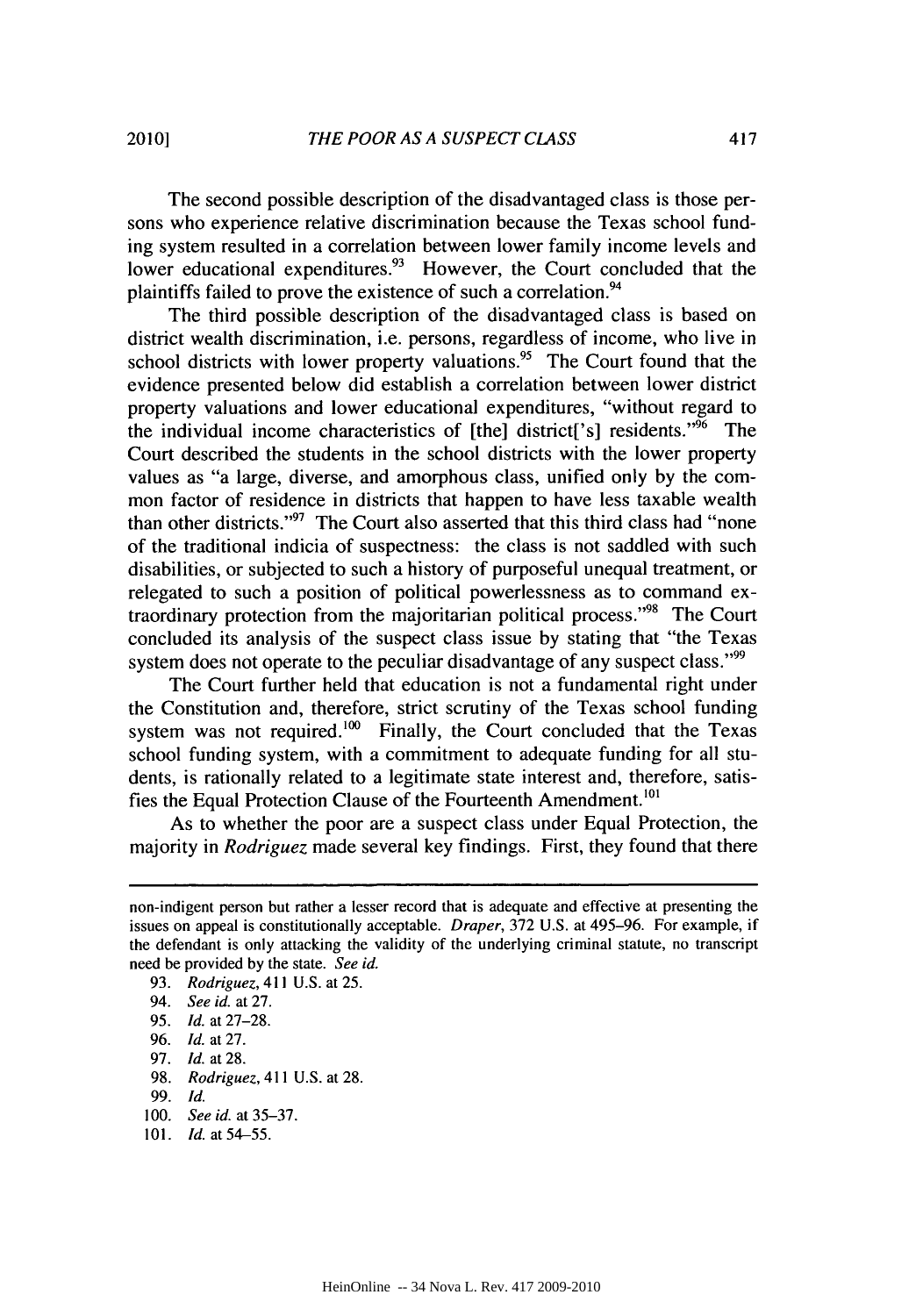was no evidence that the Texas school funding system discriminated against the poor in any discrete way.<sup>102</sup> Second, they found that the group that was disadvantaged by the Texas school funding system was the students living in school districts with lower property values and these students shared no common income characteristics.<sup>103</sup> Finally, they found that this latter disadvantaged group did not possess the characteristics of a suspect class under Equal Protection.<sup>104</sup> Thus, the issue of whether the poor are or are not a suspect class under Equal Protection was not answered by the majority in *Rodriguez.* Nevertheless, the *Rodriguez* holding on the suspect class issue took on a mythical life of its own in future Supreme Court decisions.

3. Medicaid Abortion Prohibition Cases

Medicaid is a joint federal-state program that provides health insurance to low-income persons.<sup>105</sup> In 1975, Connecticut promulgated a regulation that limited Medicaid reimbursement "for first trimester abortions to those that are 'medically necessary."<sup>106</sup> Two indigent women who were unable to obtain Medicaid-reimbursed abortions in Connecticut challenged the state's imposition of the medically necessary limitation on, *inter alia,* Equal Protection grounds,  $^{107}$  and their case reached the Supreme Court in *Maher v. Roe.*  $^{108}$ The Supreme Court recognized in *Maher* that if the limitation operated to the disadvantage of a suspect class it would require strict judicial scrutiny.<sup>109</sup> The Court also recognized that the Connecticut limitation denied the indigent a medical service based on a wealth classification.<sup>110</sup> However, the Court concluded that this case involved no discrimination against a suspect class because "this Court has never held that financial need alone identifies a suspect class for purposes of equal protection analysis."<sup>111</sup> Thus, the Court in *Maher* concluded that the poor are not a suspect class because the Supreme Court has not previously recognized them to be a suspect class.<sup>112</sup> While the

**Ill.** *Maher,* 432 U.S. at 470-71 (citing *Rodriquez 11,* 411 U.S. at 29; Dandridge v. Williams, 397 U.S. 471 (1970)). The Supreme Court majority in *Dandridge* did not address whether the poor are a suspect class. *See Dandridge,* 397 U.S. at 471.

<sup>102.</sup> *Id.* at **25.**

<sup>103.</sup> *Rodriguez*, 411 U.S. at 23, 27.

<sup>104.</sup> *Id.* at **28.**

<sup>105.</sup> *See42* U.S.C. § 1396 (2006).

<sup>106.</sup> Maher v. Roe, 432 U.S. 464, 466 (1977) (internal footnotes omitted).

<sup>107.</sup> *Id.* at 466-67.

<sup>108.</sup> *See id.* at 464.

<sup>109.</sup> *Id.* at 470 (quoting *Rodriguez,* 411 U.S. at 17).

**<sup>110.</sup>** *See id.* at 471.

<sup>112.</sup> *See Maher*, 432 U.S. at 471.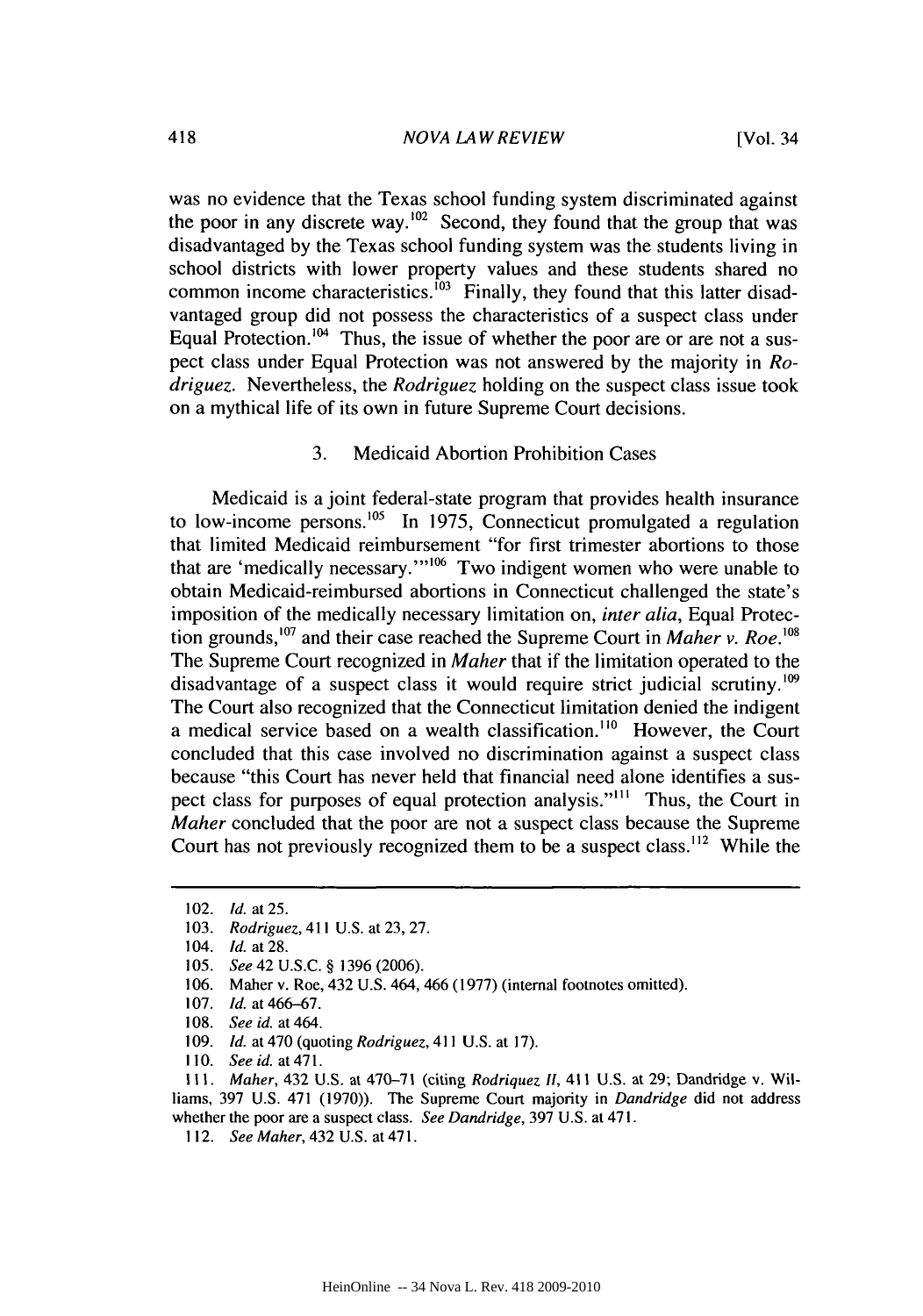*Maher* Court accurately stated that no prior Supreme Court decision had found the poor to be a suspect class,  $^{13}$  it does not follow that the obverse is true, i.e. that this history means the poor are not a suspect class. Rather, it simply means that the Supreme Court had not previously decided whether the poor are a quasi-suspect or suspect class under Equal Protection.

A later Supreme Court case, *Harris v. McRae*,<sup>114</sup> addressed whether the Hyde Amendment, a federal prohibition on Medicaid reimbursement for abortions unless the mother's life is threatened by the pregnancy or the conception resulted from incest or rape, violates Equal Protection.<sup>115</sup> The Court in *Harris* acknowledged that "the principal impact of the Hyde Amendment" fell on the indigent.<sup>116</sup> However, the Court relied on *Maher* to conclude that limitations on Medicaid-funded abortions affect no suspect class of indigent persons.<sup>117</sup> The *Harris* Court went further to state that "this Court has held repeatedly that poverty, standing alone, is not a suspect classification."<sup>118</sup> Thus, the Supreme Court inaccurately asserted in *Harris* that it had consistently found that the poor are not a suspect class.<sup>119</sup> In fact, none of its prior decisions had so held.

#### 4. Status of the Poor Under Equal Protection

The creation of quasi-suspect and suspect classes in Equal Protection jurisprudence is based on a judicial recognition that certain groups have suffered historical discrimination under American law and need special constitutional protection from the majoritarian political processes that may continue to disfavor them.<sup>120</sup> As a result, any government classifications that disadvantage these groups and are challenged on Equal Protection grounds will receive heightened scrutiny from the courts to ensure that the classifications are carefully drawn to achieve important governmental objectives.<sup>121</sup>

<sup>113.</sup> *Id.*

<sup>114. 448</sup> U.S. 297 (1980).

<sup>115.</sup> *Id.* at **301-02.**

<sup>116.</sup> *Id.* at 323.

<sup>117.</sup> *Id.*

<sup>118.</sup> **Id.** (citing James v. Valtierra, 402 U.S. 137, 145 (1971)). The Supreme Court majority in *James* did not address whether the poor are a suspect class.

<sup>119.</sup> *See Harris,* 448 U.S. at 323. In a later Equal Protection case, the Supreme Court cited *Harris* for the proposition that state statutes should not be subjected to strict scrutiny even if they affect the poor and the wealthy differently. Kadrmas v. Dickinson Pub. Sch., 487 U.S. 450, 458 (1988).

<sup>120.</sup> *See* City of Cleburne v. Cleburne Living Ctr., Inc., 473 U.S. 432,442-45 (1985).

<sup>121.</sup> *See id.*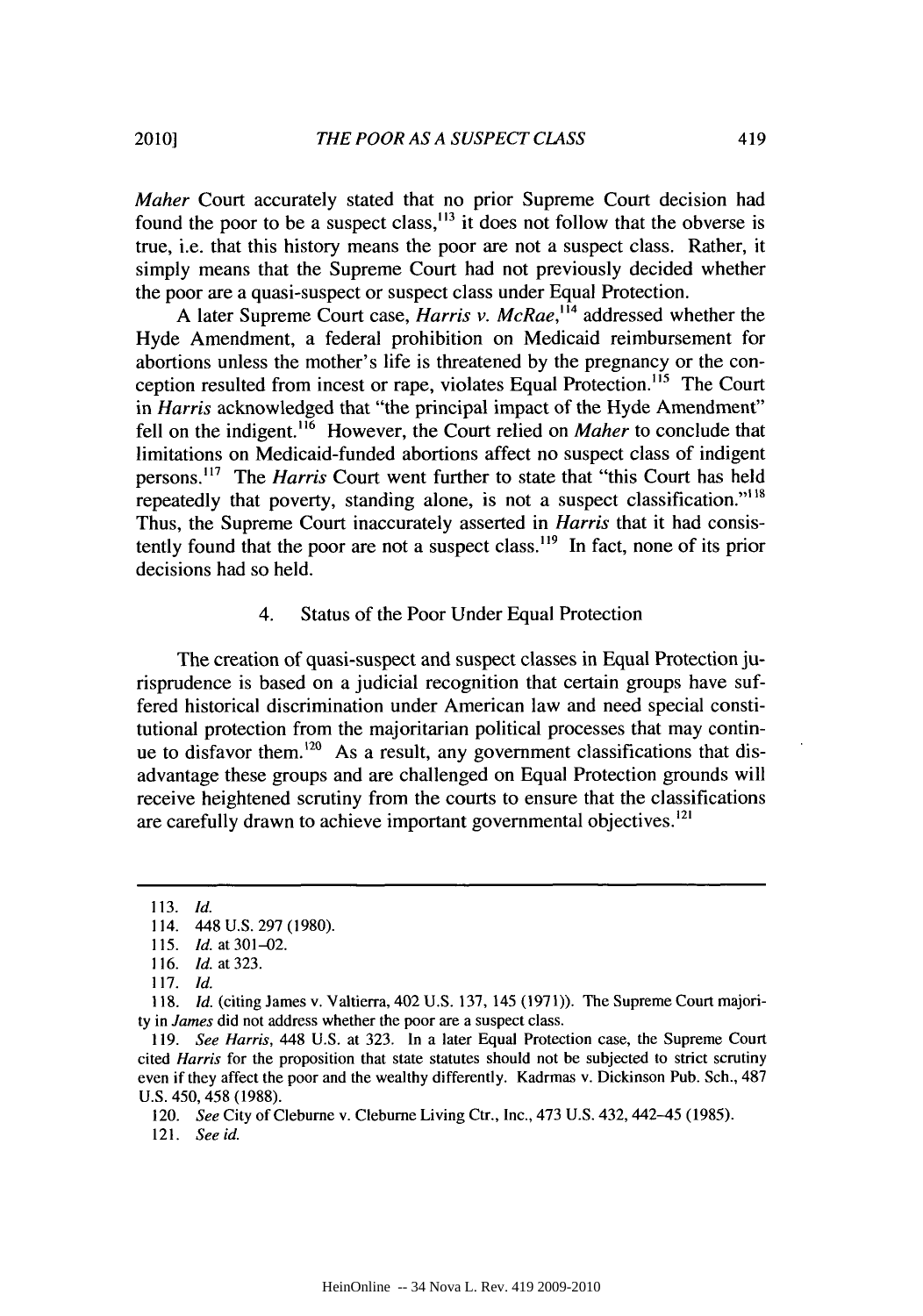#### *NOVA LAW REVIEW*

The courts will consider several factors in determining whether a particular group should be treated as a quasi-suspect or suspect class under Equal Protection.<sup>122</sup> These factors include: whether there are legitimate reasons for the government to treat members of the group differently than other persons; whether members of the group have immutable characteristics; whether federal and state legislation reflects a continuing antipathy or prejudice against the group; whether the group is politically powerless in its ability to attract the attention of lawmakers; and whether there are principled ways to distinguish the group from other similar groups who might seek heightened scrutiny under Equal Protection.<sup>123</sup> The Supreme Court has never applied these factors to the consideration of whether the poor as a group are or are not a suspect class under Equal Protection.

The treatment of the poor under the Equal Protection Clause has been uneven. $124$  In the context of criminal prosecution, it is now well established that to deny the poor basic procedural protections because of their inability to pay for them violates Equal Protection.<sup>125</sup> In the civil context, the Supreme Court has offered dicta indicating that classifications based on wealth, like those based on race, involve suspect classifications that should trigger strict scrutiny.<sup>126</sup> However, the Supreme Court has never directly so held.<sup>127</sup>

In *San Antonio Independent School District v. Rodriguez, <sup>28</sup>*the issue of the poor as a suspect class was considered by the Supreme Court.<sup>129</sup> However, the Court majority found that the plaintiffs failed to establish any discrimination against the poor as a group.<sup>130</sup> Moreover, they found that the plaintiffs in *Rodriguez* only established a single correlation between lower district property values and lower educational expenditures.<sup>131</sup> The Court further found that the group who was disadvantaged as a result of this correlation was "a large, diverse, and amorphous class, [who was] unified only by the

<sup>122.</sup> See id.

<sup>123.</sup> *Id.* In *City* of Cleburne, the Supreme Court rejected quasi-suspect or suspect class status for the mentally retarded. Id.

<sup>124.</sup> See Douglas v. California, 372 U.S. 353, 357-58 (1963); Griffin v. Illinois, 351 U.S. 12, 17-20 (1956).

<sup>125.</sup> See Douglas, 372 U.S. at 357-58; *Griffin,* 351 U.S. at 17-18.

<sup>126.</sup> Harris v. McRae, 448 U.S. 297, 323 (1980); McDonald v. Bd. of Election Comm'rs, 394 U.S. 802, 807 (1969).

<sup>127.</sup> The Supreme Court's best opportunity to decide whether the poor are a quasi-suspect or suspect class under Equal Protection arose in James v. Valtierra, but the majority did not address the issue. *See* James v. Valtierra, 402 U.S. 137, 143-45 (1971) (Marshall, **J.,** dissenting).

<sup>128. 411</sup> U.S. **1** (1973).

<sup>129.</sup> *Id.* at 17-18.

**<sup>130.</sup>** *Id.* at 22.

<sup>13</sup> *1.* **Id.** at 25-27.